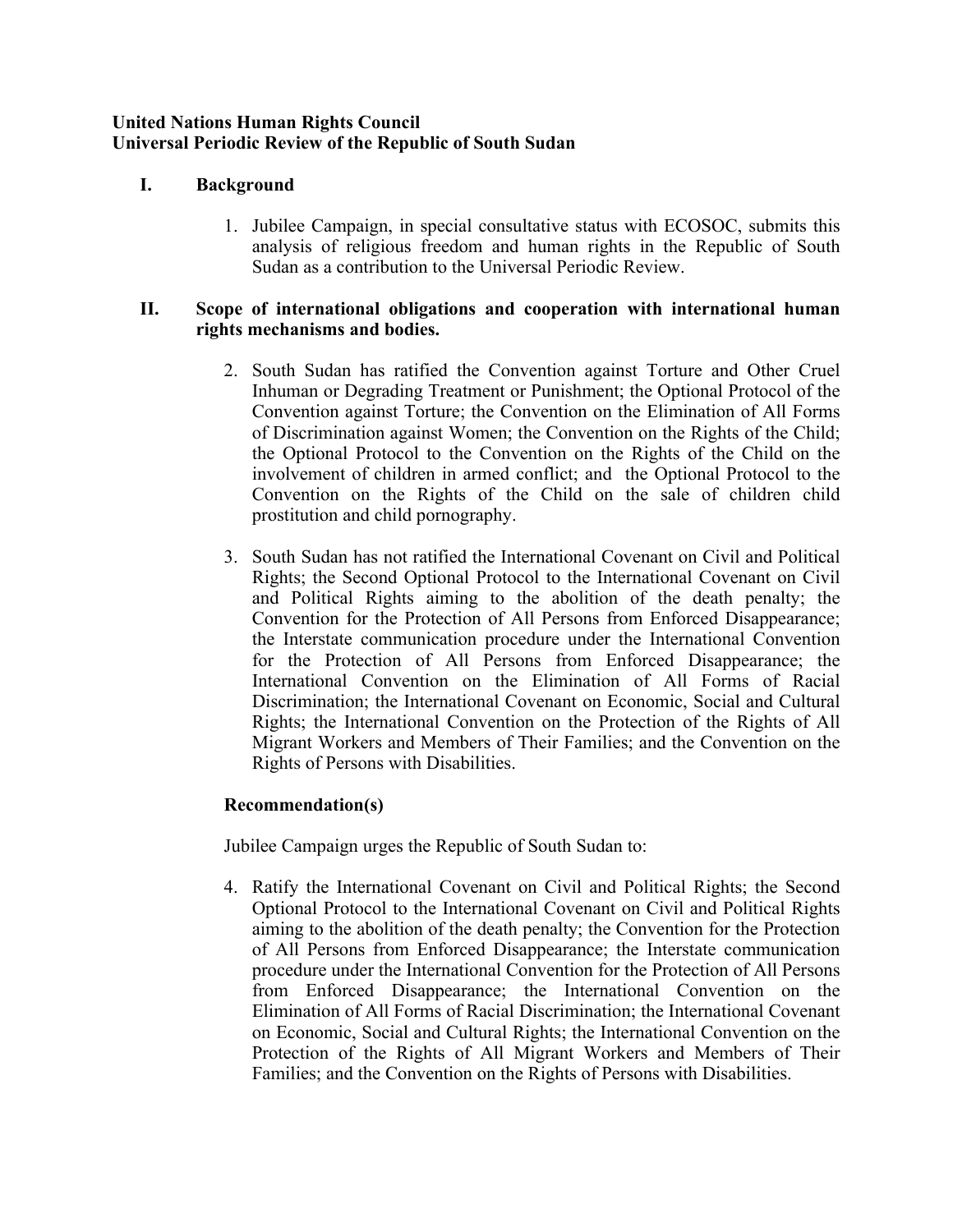## **III. Violations of international human rights obligations, considering applicable international humanitarian law**

## **A. Freedom of thought, conscience, and religion**

- 5. South Sudan'<sup>s</sup> Constitution of 2011 states that, in accordance with "<sup>a</sup> decentralized democratic system", it is "<sup>a</sup> multi-cultural, multi-lingual, multireligious and multi-racial entity where such diversities peacefully co-exist." In that same vein, the constitution stipulates that secular and religious issues will remain separate, and that "all religions shall be treated equally and religion or religious beliefs shall not be used for divisive purposes." More specifically, Article 23 provides South Sudanese citizens with the right to worship and assemble; the right to maintain houses for worship; the right to publish and disseminate religious materials; the right to teach religion; the right to seek and receive donations; the right to choose religious leaders; and the right to observe religious holidays.
- 6. In May 2020, South Sudanese officials arrested self-proclaimed prophet and leader of Cush International Church, Abraham Chol Maketh, for violating the proscription of church congregations and religious gatherings during the COVID-19 pandemic. According to bystanders of the arrest, authorities physically beat Meketh before stripping him of his clothing and throwing him into the police car naked. 1
- 7. In mid-June 2020, members of the South Sudan People'<sup>s</sup> Defense Forces (SSPDF) and the militant National Salvation Front (NAS) "tortured civilians, looted property and abducted two ordained priests of the Episcopal Church of South Sudan, par<sup>t</sup> of the Anglican communion." Priest Theophilus Abugo Dalima and church member Joel Milla Oliver were killed. Archbishop Dr. Paul Pitiya Benjamin Yugusk reported that "You know, we are the victims. Those are two giants [the governmen<sup>t</sup> and NAS forces] fighting, and eventually, the anger is released on the civilans and the church.<sup>"2</sup>
- 8. In July 2020, unidentified gunmen ambushed <sup>a</sup> building of the Episcopal Church of South Sudan'<sup>s</sup> Diocese of Atooch in Jonglei, taking six children as hostage and killing the church'<sup>s</sup> dean and 14 women. Following the attack on the church, the assailants continued their onslaught in the village of Makol Chuei, killing another ten civilians. 3
- 9. On Christmas Eve 2020, three officers of the South Sudan People'<sup>s</sup> Defense Forces (SSPDF) attacked Christian civilians and members of the Revival

<sup>1</sup> Radio Tamazuj, "[COVID-19:](https://radiotamazuj.org/en/news/article/covid-19-prophet-abraham-chol-sentenced-to-1-month-in-jail) 'Prophet' Abraham Chol sentenced to <sup>1</sup> month in jail", <sup>1</sup> May 2020.

Ajak Deng Chiengkou, "'Prophet' Abraham Chol was beaten by police in Juba, he never removed his clothes'", *SBS Thuɔŋjäŋ*, 2 May 2020.

<sup>2</sup> Juma Peter, "[Anglican](https://religionunplugged.com/news/2020/6/12/anglican-pastor-killed-in-south-sudan-amid-renewed-military-conflict) Priest Killed In South Sudan In Renewed Military Conflict", *Religion Unplugged,* 15 June 2020.

<sup>3</sup> Juma Peter, "Gunmen attack South Sudan [Anglican](https://www.episcopalnewsservice.org/2020/08/04/gunmen-attack-south-sudan-anglican-cathedral-killing-at-least-23/) cathedral, killing at least 23", *Episcopal News Service,* 4 August 2020.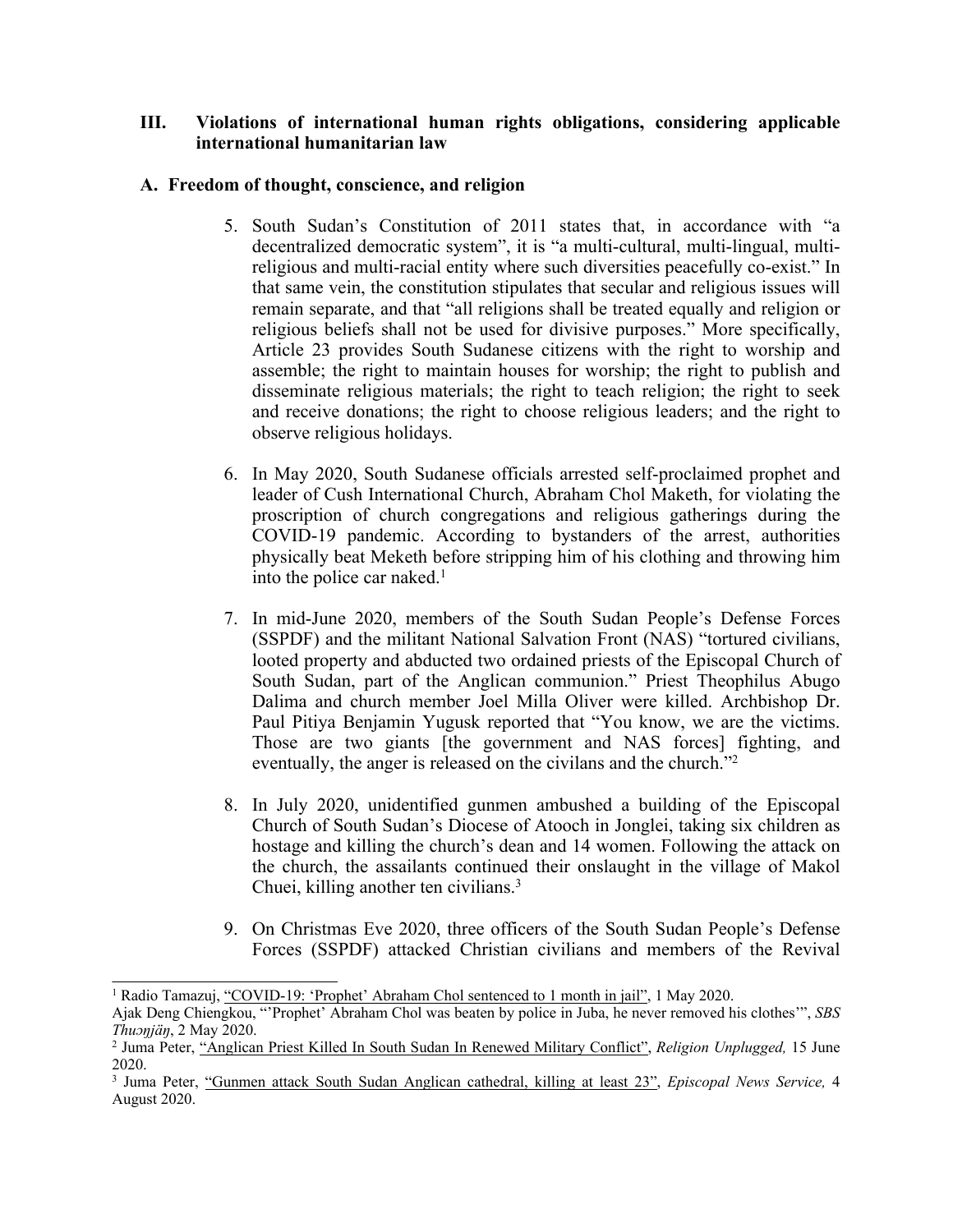Movement of Loka, Archbishop Dr. Yugusuk reported that the soldiers forced the Christians to drink alcohol, locked five Revival members in <sup>a</sup> hut and set it on fire, and even kidnapped and raped three women. Fortunately, there were no casualties – the five men trapped in the hut were able to escape – but there were fifteen injured civilians. The SSPDF arrested the three soldiers responsible for the attack and visited the victims in Lainya Hospital. 4

10. In April 2021, Italian Roman Catholic priest Rev. Christian Carlassare was seriously injured when unidentified assailants ambushed his home and shot indiscriminately 13 times in the Diocese of Rumbek. 5

### **Recommendation(s)**

Jubilee Campaign urges the Republic of South Sudan to:

- 11. Ensure that the South Sudan People'<sup>s</sup> Defense Forces (SSPDF), and relevant militant groups, cease the practice of arbitrarily arresting and detaining Christians; similarly, take measures to preven<sup>t</sup> and prosecute any SSPDF or militant group violence towards Christians and civilians;
- 12. Investigate, loctae, and prosecute unidentified assailants of attacks against civilians.

## **B. Sexual Violence**

### **Improvements**

- 13. Some improvements were made in South Sudan with regards to addressing sexual violence. 6 The Ministry of Gender, Child and Social Welfare started <sup>a</sup> hotline for victims to dial in regarding personal cases of sexual violence; onestop health centers were constructed in Akobo and Aweil, as well as <sup>a</sup> shelter in Western Bahr el-Ghazal; training on the prohibition of sexual violence was provided to security, militia, and police forces.
- 14. The South Sudan People'<sup>s</sup> Defense Forces (SSPDF) in November 2020 took punitive action against 26 of its members who had perpetrated sexual violence and/or rape between 2019 and 2020; they received various prison sentences. Civilian courts have also brought to justice two other SSPDF soldiers, one South Sudan National Police Service (SSNPS) officer, and three members of the South Sudan People's Liberation Army (SPLA-IO) for rape.<sup>7</sup>

<sup>4</sup> Radio Tamazuj, "SSPDF soldiers set men on fire in Loka: [Archbishop](https://radiotamazuj.org/en/news/article/sspdf-soldiers-set-five-church-members-on-fire-in-loka-archbishop)", 30 December 2020.

<sup>5</sup> Claire Giangravé & Frederick Nzwili, "Italian [bishop-elect](https://www.americamagazine.org/faith/2021/04/28/attackers-shoot-italian-bishop-elect-south-sudan-240548) shot in his home in South Sudan", *America Magazine: The Jesuit Review,* 28 April 2021.

<sup>6</sup> United Nations Security Council, *Report of the [Secretary-General](https://www.securitycouncilreport.org/atf/cf/%7B65BFCF9B-6D27-4E9C-8CD3-CF6E4FF96FF9%7D/s_2021_312.pdf) on Conflict-related sexual violence, S/2021/312,* 30 March 2021.

<sup>7</sup> United Nations Office of the Special Representative of the Secretary-General on Sexual Violence in Conflict, "South Sudan: Special [Representative](https://www.un.org/sexualviolenceinconflict/press-release/south-sudan-special-representative-patten-welcomes-the-conviction-of-perpetrators-of-sexual-violence-in-yei-central-equatoria-marking-a-step-forward-in-the-fight-against-impunity/) Patten welcomes the conviction of perpetrators of sexual violence in Yei, Central [Equatoria,](https://www.un.org/sexualviolenceinconflict/press-release/south-sudan-special-representative-patten-welcomes-the-conviction-of-perpetrators-of-sexual-violence-in-yei-central-equatoria-marking-a-step-forward-in-the-fight-against-impunity/) marking <sup>s</sup> step forward in the fight against impunity"*,* 3 November 2020.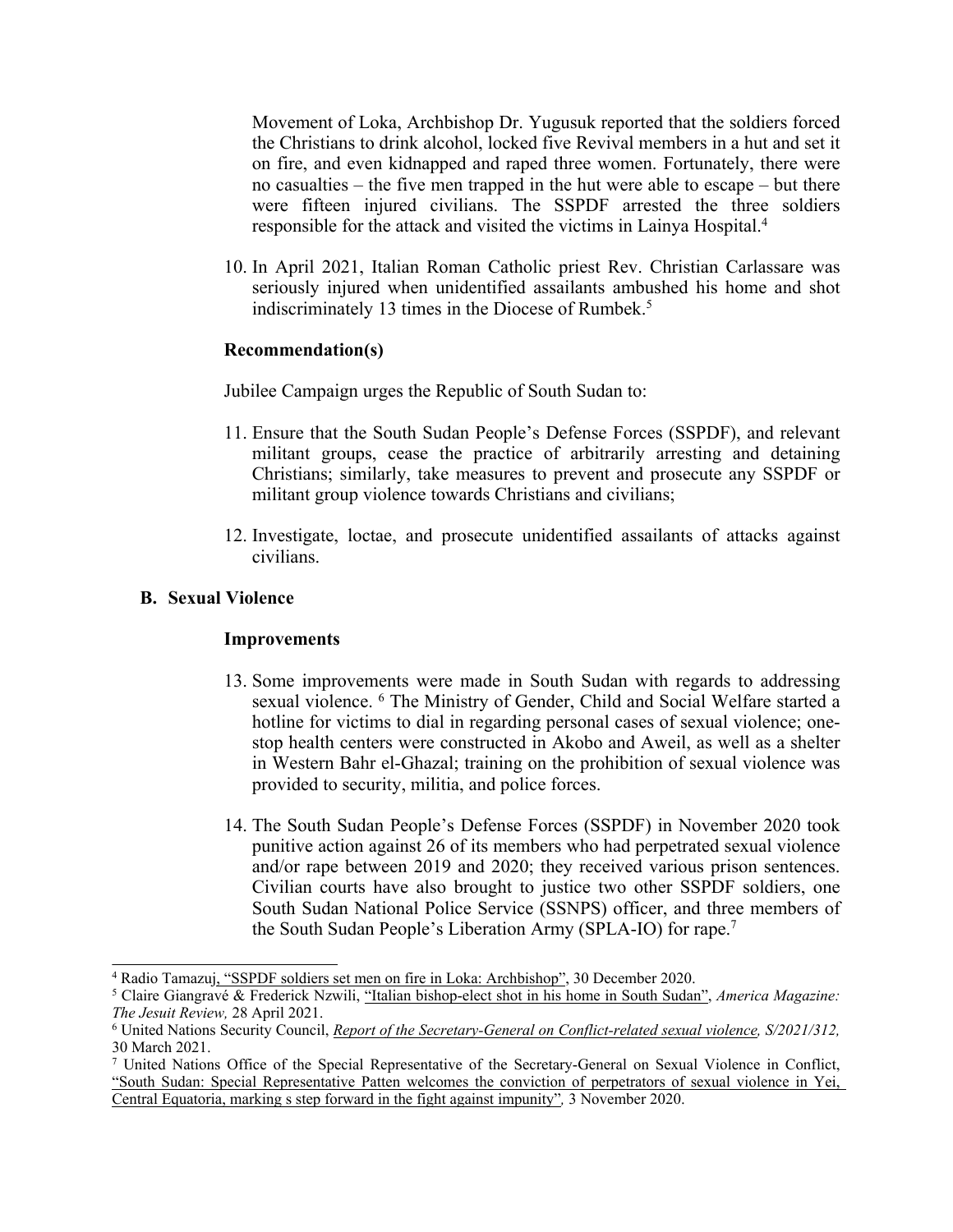15. In mid-June 2021, South Sudanese Anglican Primate Archbishop Justin Badi Arama called upon the nation's Christian community to mark the 19<sup>th</sup> of June, the International Day for the Elimination of Sexual Violence in Conflict. 8 More broadly, the South Sudan Council of Churches (SSCC) released <sup>a</sup> statement in which they called on churches to incorporate into their sermons messages that acts of rape, sexual slavery, forced marriage, and sexual violence are considered crimes under federal law and are in violation of the principles of faith. 9

#### **Existing Issues**

- 16. The United Nations Mission in South Sudan'<sup>s</sup> (UNMISS) Human Rights Division reported that 142 adult women, 46 children, and 5 men experienced conflict-related sexual violence between January and December 2020. Also in 2020, UNMISS verified an additional 25 cases of conflict-related sexual violence that took place between 2014 and 2019; these cases affected 14 adult women, 8 children, and 3 men. <sup>10</sup> Of all cases of conflict-related sexual violence recorded between January and December 2020, 81% were cases involving rape, gang rape, or attempted rape; other recorded acts of sexual violence included forced nudity, forced marriage, and sexual slavery. UNMISS does clarify that due to the negative social stigma surrounding being the victim of sexual violence, the actual number of cases is likely much higher due to under-reporting.
- 17. The primary perpetrators of conflict-related sexual violence were members of the South Sudan People'<sup>s</sup> Defense Forces (attributed to 27% of cases), the South Sudan National Police Service, the National Security Service, civil defense groups (32% of cases), and the National Salvation Front.
- 18. In March 2021, the UN Office of the Special Representative of the Secretary-General on Sexual Violence in Conflict (OSRSG-SVC) reported that sexual violence survivors in South Sudan face difficulties in accessing services, as they may be forced to travel far to visit shelters and clinics. Moreover, South Sudanese "survivors of sexual violence reported reduced access to clinics owing to fears of contracting the virus and higher rates of intimate partner violence and harmful traditional practices, such as early marriage."<sup>11</sup>
- 19. Organisation for Nonviolence and Development (ONAD) and Women Development Group (WDG), both of which operate in South Sudan, repor<sup>t</sup> that the COVID-19 pandemic has directly caused an increase in gender-based

<sup>8</sup> Anglican Communion News Service (ACNS), "South [Sudanese](https://www.anglicannews.org/news/2021/06/south-sudanese-church-leaders-shifts-sexual-violence-stigma-from-victims-to-perpetrators.aspx) Church leaders shifts sexual violence stigma from [victims](https://www.anglicannews.org/news/2021/06/south-sudanese-church-leaders-shifts-sexual-violence-stigma-from-victims-to-perpetrators.aspx) to perpetrators", 18 June 2021.

<sup>9</sup> South Sudan Council of Churches, *South Sudan Council of Churches (SSCC) Messages Marking the [International](https://www.globalministries.org/wp-content/uploads/2021/06/SSCC-MESSAGES-MARKING-THE-INTERNATIONAL-DAY-FOR-THE-ELIMINATION-OF-SEXUAL-VIOLENCE-IN-CONFLICT.pdf) Day for the [Elimination](https://www.globalministries.org/wp-content/uploads/2021/06/SSCC-MESSAGES-MARKING-THE-INTERNATIONAL-DAY-FOR-THE-ELIMINATION-OF-SEXUAL-VIOLENCE-IN-CONFLICT.pdf) of Sexual Violence in Conflict,* 19 June 2021.

<sup>10</sup> United Nations Mission in South Sudan (UNMISS), Human Rights Division, *Annual Brief on Violence [Affecting](https://unmiss.unmissions.org/sites/default/files/unmiss_annual_brief_violence_against_civilians_2020_final_for_publication.pdf) Civilians: January – [December](https://unmiss.unmissions.org/sites/default/files/unmiss_annual_brief_violence_against_civilians_2020_final_for_publication.pdf) 2020,* March 2021.

<sup>11</sup> *Supra note 6.*